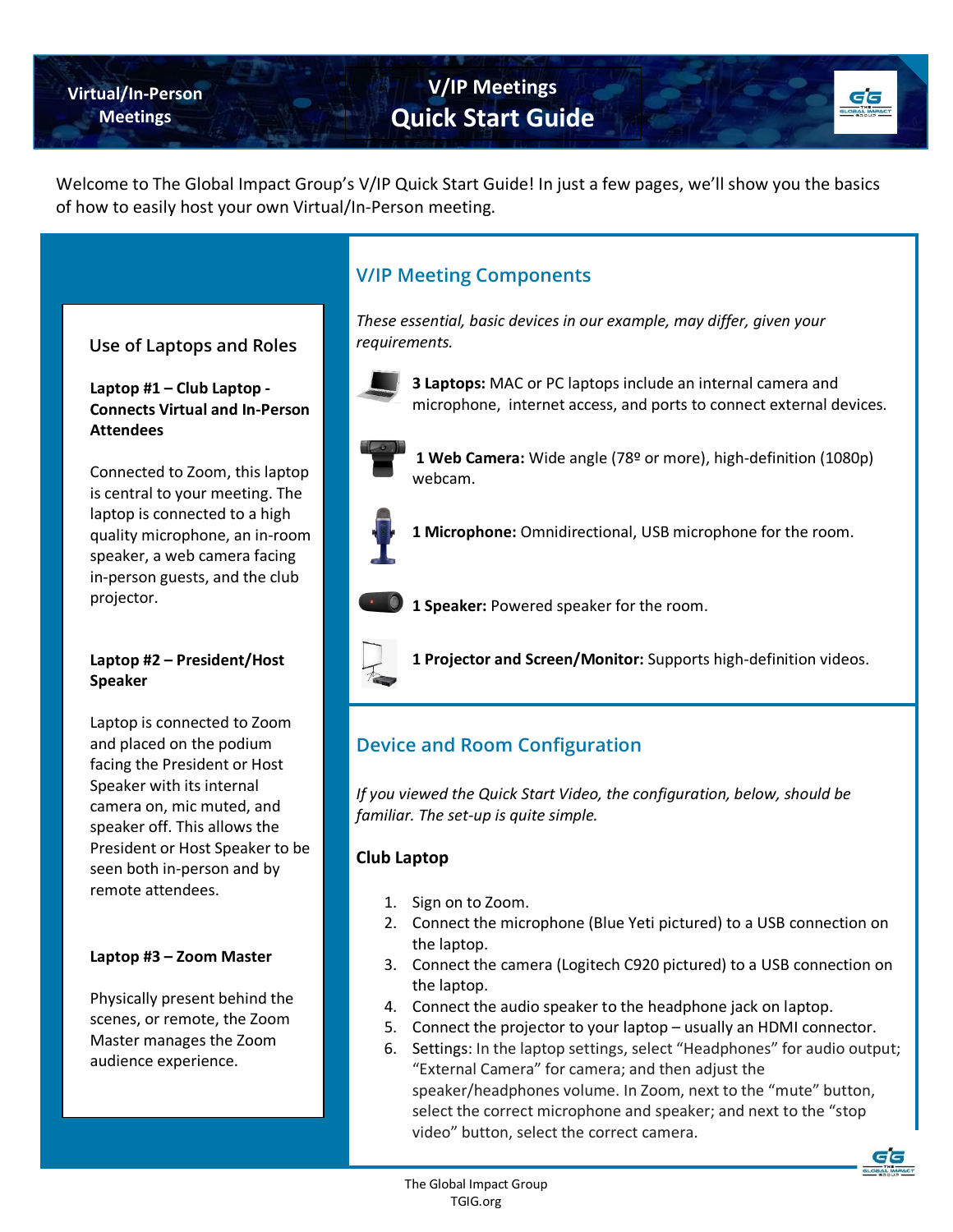# **Sample Devices & Tools (and estimated costs)**

## *Basic Set-up*

**Laptops** – (3) MAC or PC used by the President/Host Speaker, Zoom Master, and as the Club Laptop

**Webcam** – (1) Logitech C920 \$80

**Microphone** – (1) Blue Yeti \$130

**Speaker** – (1) JBL Flip \$80

**Projector and screen** – (1) \$450

**Internet** – High-speed Wi-Fi, minimum 5 Mbps upload

**Zoom Pro License** – Zoom subscription, \$120/year

**Projector & Screen**

**Host Laptop** Rotary has a 20% Zoom discount.

## **President/Host Speaker Laptop**

- 1. Sign on to Zoom.
- 2. Select "Speaker View" in Zoom.
- 3. Enable the camera.
- 4. Mute microphone on laptop.
- 5. Turn off audio on the laptop.

## **Zoom Master Laptop**

- 1. Sign on to Zoom as Host in "Speaker View".
- 2. Set President/Host Speaker Laptop and Club Laptop as Zoom co-hosts.
- 3. Be prepared to spotlight speakers and remote members during presentations.
- 4. Manage presentation slides.
- 5. Mute members joining by Zoom until they they wish to speak.
- 6. Mute microphone on laptop.
- 7. Turn off audio on the laptop.
- 8. For more information about facilitating a Zoom meeting, visit www.Zoom.us.